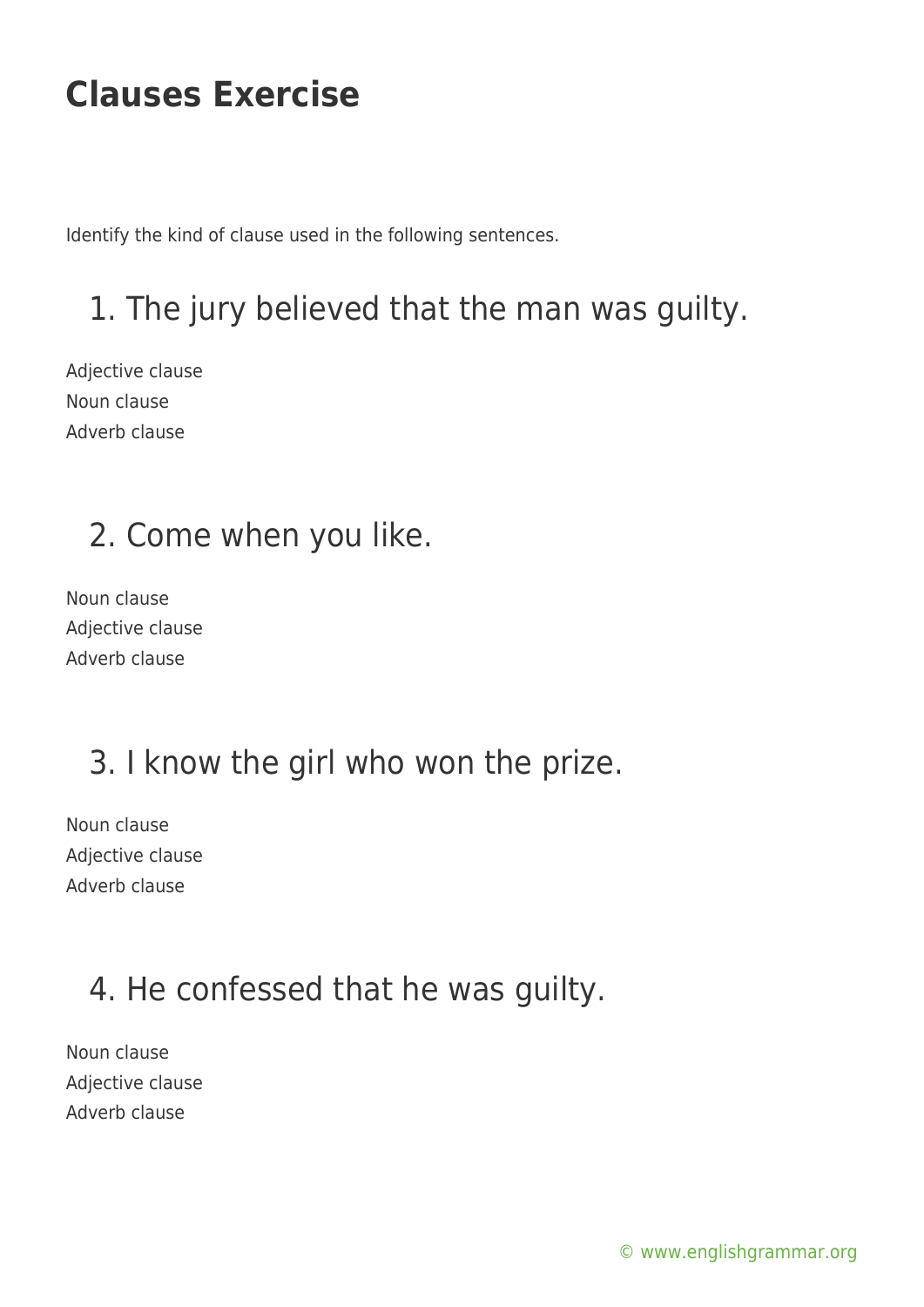#### 5. I know you have great regard for him.

Noun clause Adjective clause Adverb clause

#### 6. Do you think that I am a fool?

Noun clause Adjective clause Adverb clause

#### 7. Before I die I want to see Venice.

Noun clause Adjective clause Adverb clause

8. The hand that rocks the cradle rules the world.

Noun clause Adjective clause Adverb clause

[© www.englishgrammar.org](https://www.englishgrammar.org/)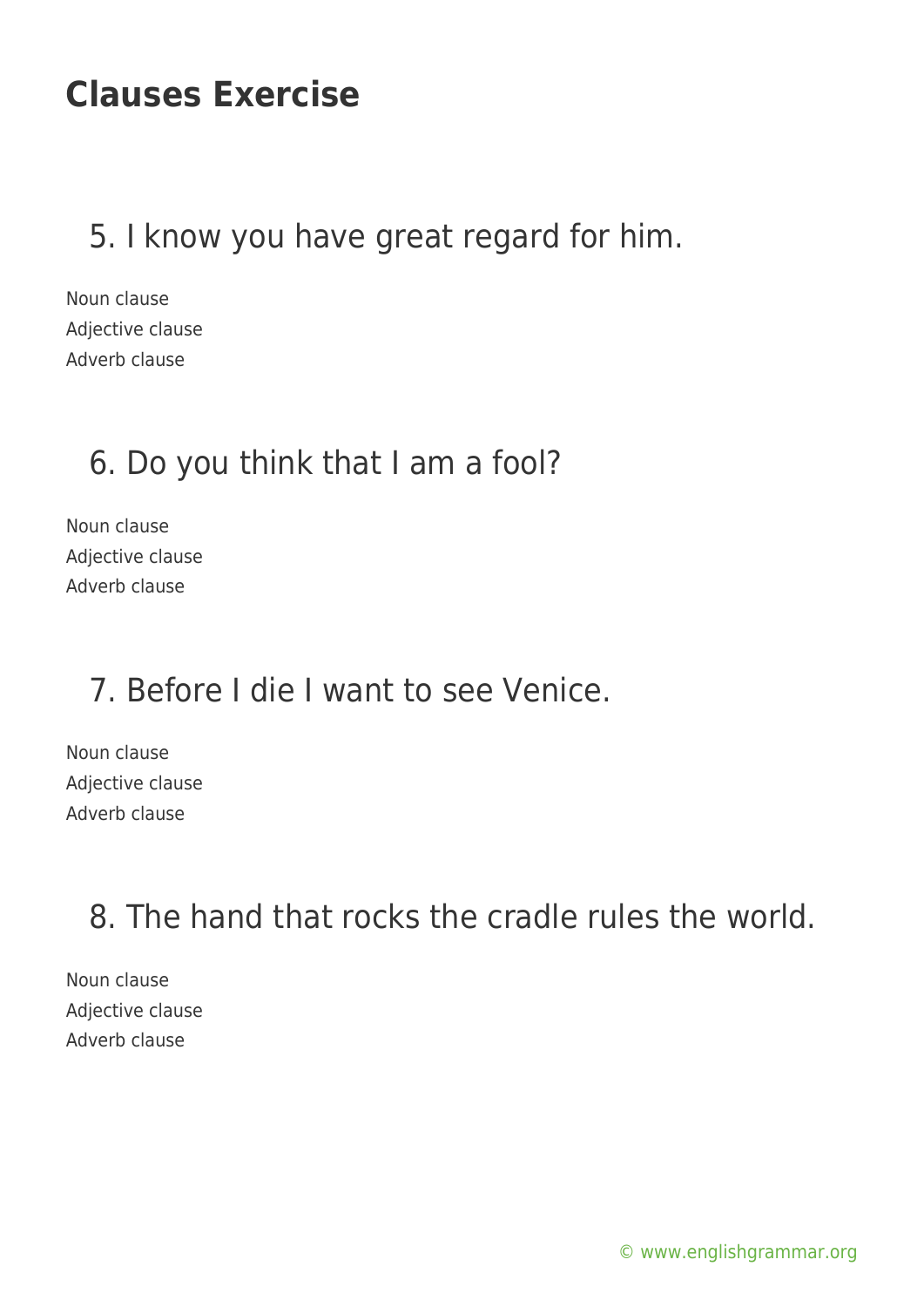#### 9. I know a boy whose father serves in the army.

Noun clause Adjective clause Adverb clause

#### 10. I will not go until he arrives.

Noun clause Adjective clause Adverb clause

#### 11. The coffee maker that I bought for my wife is expensive.

Noun clause Adjective clause Adverb clause

### 12. If you give respect, you get respect.

Noun clause Adjective clause Adverb clause

[© www.englishgrammar.org](https://www.englishgrammar.org/)